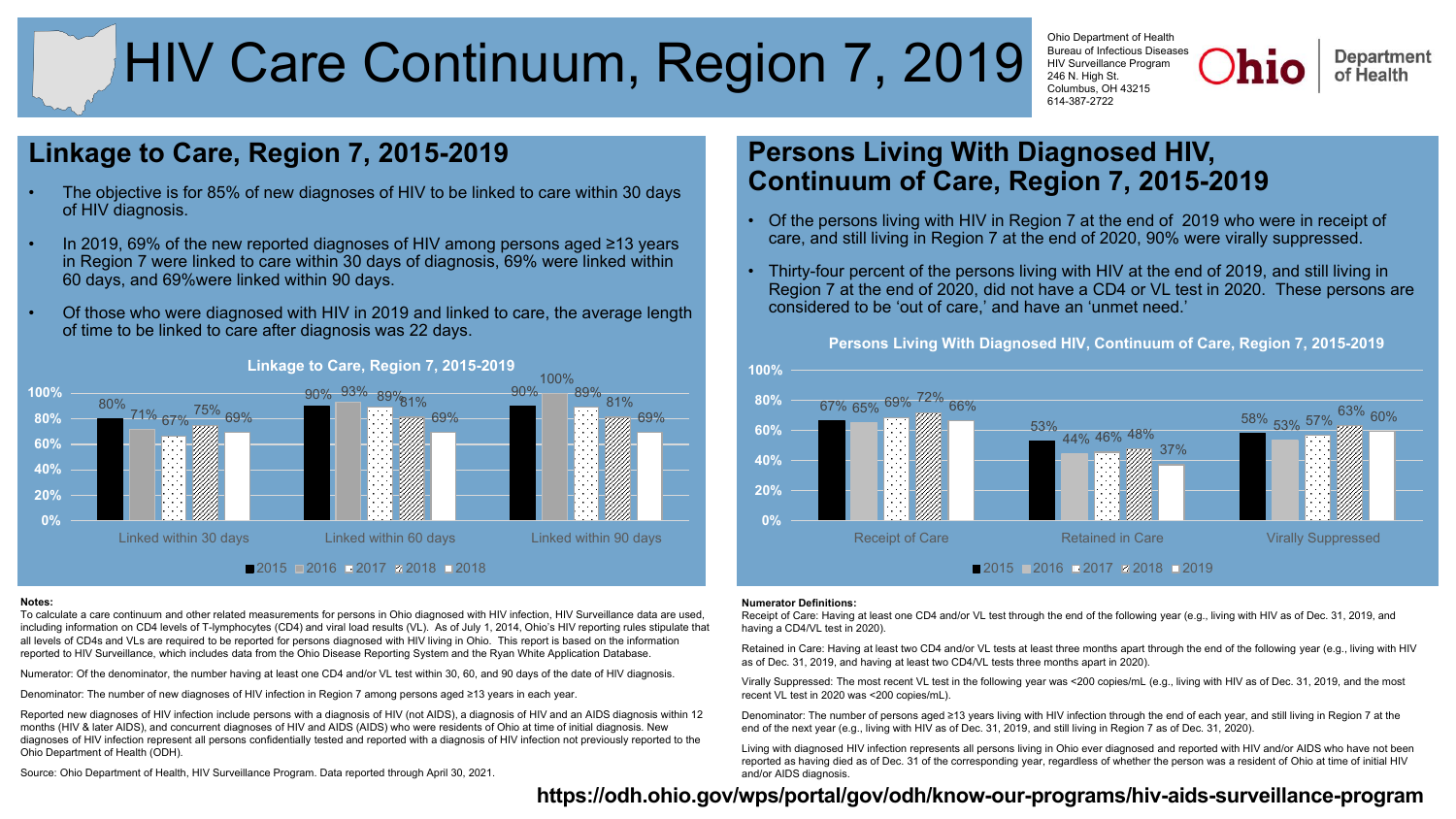|                                   | <b>Linkage to Care</b> |                          |                          |                          |                          |                          |                   |  |  |  |
|-----------------------------------|------------------------|--------------------------|--------------------------|--------------------------|--------------------------|--------------------------|-------------------|--|--|--|
|                                   | 2019                   |                          |                          |                          |                          |                          |                   |  |  |  |
| Sex at birth                      | <b>Numerator</b>       |                          |                          |                          |                          |                          |                   |  |  |  |
|                                   | Linked within 30 days  |                          | Linked within 60 days    |                          | Linked within 90 days    |                          | <b>Total</b>      |  |  |  |
|                                   | No.                    | $\frac{0}{0}$            | No.                      | $\overline{\frac{9}{6}}$ | No.                      | $\overline{\frac{9}{6}}$ |                   |  |  |  |
| Male                              | 5                      | 63%                      | 5                        | 63%                      | 5                        | 63%                      | 8                 |  |  |  |
| Female                            | 4                      | 80%                      | $\overline{\mathbf{4}}$  | 80%                      | 4                        | 80%                      | $\overline{5}$    |  |  |  |
|                                   |                        |                          |                          |                          |                          |                          |                   |  |  |  |
| Age<br>13-14                      | -                      | $\overline{\phantom{0}}$ | $\overline{\phantom{0}}$ | -                        | $\qquad \qquad -$        | $\overline{\phantom{0}}$ | $\qquad \qquad -$ |  |  |  |
| $15-19$                           | 1                      | 100%                     |                          | 100%                     | 1                        | 100%                     | $\mathbf{1}$      |  |  |  |
| $20 - 24$                         |                        |                          |                          |                          | —                        |                          | $\qquad \qquad -$ |  |  |  |
| $25 - 29$                         | 1                      | 50%                      |                          | 50%                      | 1                        | 50%                      | $\overline{2}$    |  |  |  |
| 30-34<br>35-39                    | $\overline{2}$         | 50%                      | $\overline{2}$           | 50%                      | $\overline{2}$           | 50%                      | 4                 |  |  |  |
|                                   | $\overline{2}$         | 100%                     | $\overline{2}$           | 100%                     | $\overline{2}$           | 100%                     | $\overline{2}$    |  |  |  |
| $40 - 44$                         | -                      | -                        | -                        | -                        | -                        |                          | $\mathbf{1}$      |  |  |  |
| 45-49                             | -                      | $\overline{\phantom{m}}$ |                          | -                        | —                        | -                        | $\qquad \qquad -$ |  |  |  |
| $50 - 54$                         | -                      | $\qquad \qquad -$        | -                        | -                        | -                        | $\overline{\phantom{0}}$ | $\qquad \qquad -$ |  |  |  |
| 55-64                             | $\overline{2}$         | 100%                     | $\overline{2}$           | 100%                     | $\overline{2}$           | 100%                     | $\overline{2}$    |  |  |  |
| $65+$                             | 1                      | 100%                     | 1                        | 100%                     | $\mathbf{1}$             | 100%                     | $\mathbf{1}$      |  |  |  |
| <b>Race/Ethnicity</b>             |                        |                          |                          |                          |                          |                          |                   |  |  |  |
| American Indian/Alaska Native     | -                      | $\qquad \qquad -$        |                          | $\overline{\phantom{0}}$ | $\overline{\phantom{0}}$ | $\overline{\phantom{0}}$ |                   |  |  |  |
| Asian/Pacific Islander            | -                      | $\overline{\phantom{0}}$ | $\qquad \qquad -$        |                          | -                        |                          | $\qquad \qquad -$ |  |  |  |
| Black/African-American            | 1                      | 100%                     |                          | 100%                     | 1                        | 100%                     | $\mathbf{1}$      |  |  |  |
| Hispanic/Latino                   |                        |                          |                          | -                        | -                        | -                        | -                 |  |  |  |
| White                             | 8                      | 67%                      | 8                        | 67%                      | 8                        | 67%                      | 12                |  |  |  |
| Multi-race                        | -                      |                          | -                        | -                        | -                        | -                        |                   |  |  |  |
| <b>Transmission Category</b>      |                        |                          |                          |                          |                          |                          |                   |  |  |  |
| Male-to-male sexual contact       | 1                      | 100%                     |                          | 100%                     | 1                        | 100%                     | $\mathbf 1$       |  |  |  |
| Male IDU                          | 1                      | 33%                      | 1                        | 33%                      | $\mathbf{1}$             | 33%                      | 3                 |  |  |  |
| Male-to-male sexual contact & IDU |                        | -                        |                          |                          | -                        |                          | $\qquad \qquad -$ |  |  |  |
| Male heterosexual contact         | વ<br>ັ                 | 100%                     | ર<br>ັ                   | 100%                     | ર<br>ັ                   | 100%                     | $\mathbf{3}$      |  |  |  |
| Male other/unknown                | -                      |                          |                          |                          |                          |                          | $\mathbf{1}$      |  |  |  |
| <b>Female IDU</b>                 | $\overline{2}$         | 100%                     | $\overline{2}$           | 100%                     | $\overline{2}$           | 100%                     | $\overline{2}$    |  |  |  |
| Female heterosexual contact       | 1                      | 100%                     | $\mathbf 1$              | 100%                     | $\mathbf 1$              | 100%                     | $\mathbf{1}$      |  |  |  |
| Female other/unknown              | 1                      | 50%                      | $\mathbf 1$              | 50%                      | $\mathbf{1}$             | 50%                      | $\overline{2}$    |  |  |  |
| Total                             | 9                      | 69%                      | 9                        | 69%                      | 9                        | 69%                      | 13                |  |  |  |

#### **Notes:**

Numerator: Of the denominator, the number having at least one CD4 and/or VL test within 30, 60, and 90 days of the date of HIV diagnosis.

Denominator: The number of new diagnoses of HIV infection in Region 7 among persons aged ≥13 years in each year.

Reported new diagnoses of HIV infection include persons with a diagnosis of HIV (not AIDS), a diagnosis of HIV and an AIDS diagnosis within 12 months (HIV & later AIDS), and concurrent diagnoses of HIV and AIDS (AIDS) who were residents of Ohio at time of initial diagnosis.

Male and female refer to sex assigned at birth.

Hispanics/Latinos may be of any race. In this report, persons with a race of American Indian/Alaska Native, Asian/Pacific Islander, Black/African-American, white, or multi-race are not Hispanic. Asian/Pacific Islander includes Native Hawaiians.

Transmission categories are mutually exclusive, hierarchical categories defined by the CDC and system-calculated using sex at birth and risk factor history to determine mode of transmission. A person with multiple risks is only represented in the highest category based on the CDC hierarchical algorithm. Thus, transgender women are included in the male-to-male sexual contact transmission category if assigned male at birth and risk factor history indicates sex with males. Please note this is for the categorization of HIV transmission categories only and not to describe sexual orientation.

Region 7: Adams, Fayette, Gallia, Hocking, Jackson, Lawrence, Pike, Ross, Scioto, Vinton Counties.

Dash (–) indicates no cases were reported for the given category. Small numbers should be interpreted with caution.

Source: Ohio Department of Health, HIV Surveillance Program. Data reported through April 30, 2021.